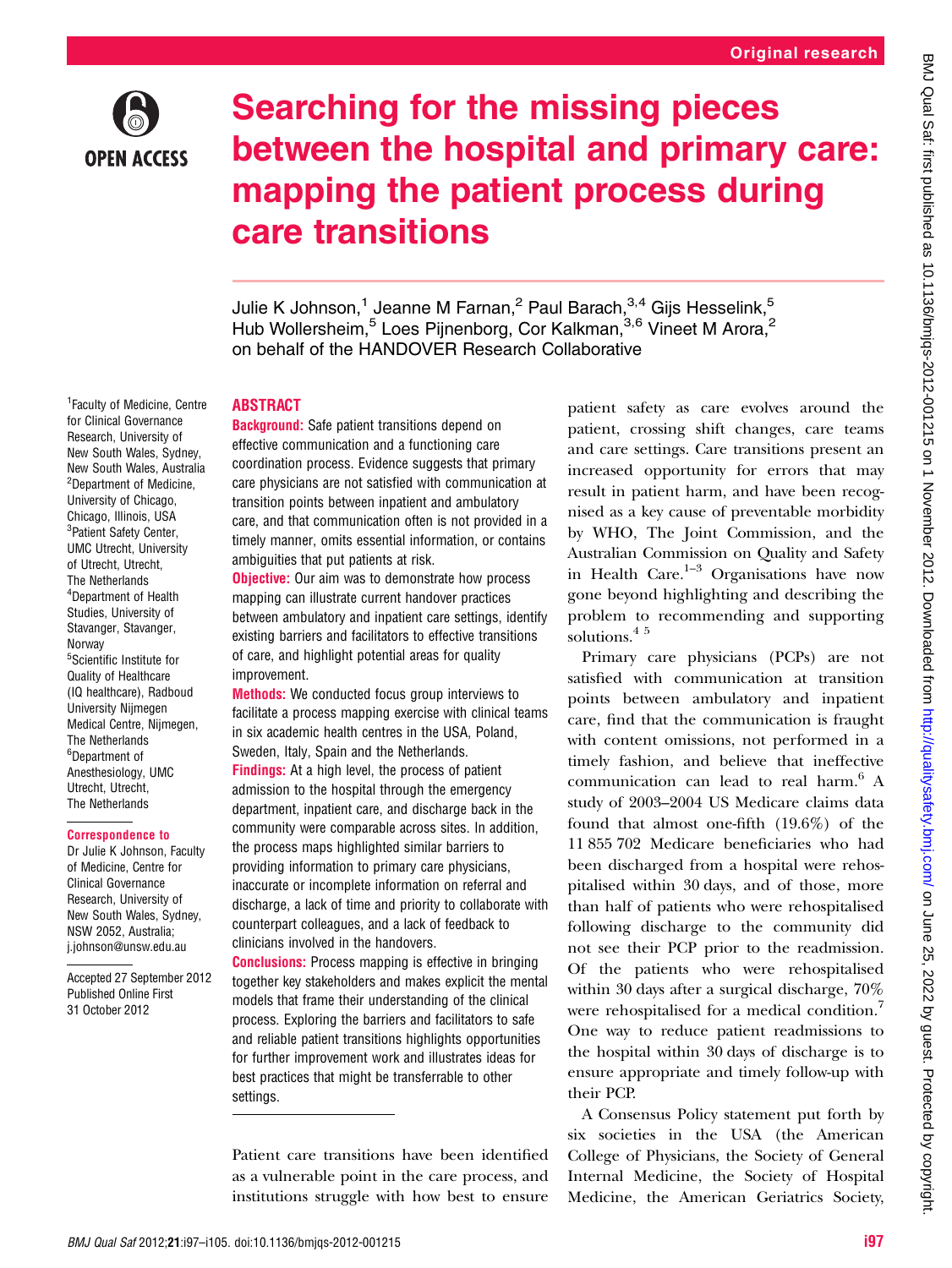the American College of Emergency Physicians, and the Society of Academic Emergency Medicine) to address quality gaps in the transitions between inpatient and outpatient settings acknowledged that future research will need to address a number of challenges: the extent to which electronic health records may provide effective solutions to problematic transitions; use of a transition record with a core dataset; establishing a medical home and the implications of coordination of care across settings; the role of pay for performance structures in rewarding safe, complete transfers of care; equitable care transition standards and measures for all patient populations regardless of socioeconomic status; and a role of patients, patient empowerment and co-participation to ensure better approaches.<sup>8</sup>

In 2007, the Agency for Healthcare Research and Quality in the USA funded the authors to conduct a study to explore a model for effective communication for patient transitions from inpatient to community care settings. In 2008, the European Union FP7 Health Programme commissioned the European HANDOVER study to examine transitions of patient care. $9^{10}$  Academic centres in six European countries—Italy, the Netherlands Poland, UK, Spain and Sweden—participated in this study, with data collection occurring in all countries except the UK. The US and European based research effort used process mapping as the main method to elicit and understand current patterns of care and to highlight opportunities for process improvement.

The aim of this paper is to present process mapping as an effective tool to assess communication patterns during the inpatient to ambulatory transition and to identify barriers and facilitators to effective communication in six academic health centres in the USA and in Europe. We present the similarities and differences between the handover processes used in different nations and settings, and discuss the methodological strengths of process mapping as a generalisable tool for engaging key stakeholders and in redesigning clinical services.

Studies have demonstrated how poor communication processes during handovers contribute to errors and inefficacy of care.11 12 A core method used to understand the nature and content of work is process mapping, which describes and analyses how an individual clinician interacts with the system itself and with other providers within that system.<sup>13</sup>

A process map or flowchart is a picture of the sequence of steps in a process. Process maps describe what an individual is required to do, in terms of cognitive processes, actions or both to achieve the system's goal. Process mapping can be accomplished through observations, focus groups, and/or individual interviews with key stakeholders that carefully break down the multiple steps in the process.<sup>14</sup> A process map can be used to build an understanding of current work processes and to identify opportunities for process redesign.15 16

Process mapping, used in conjunction with team-based discussion and feedback, enables team members to gain insight into how colleagues perceive the same tasks, and reach a shared understanding of the necessary steps to complete the activities. Process maps have been used in an intervention to standardise resident handovers by identifying gaps and vulnerabilities in the current approach to hand-off communication in physician residency programmes and enhancing resident physician acceptance of the solution.<sup>16</sup> Research on transitions of care has suggested that interventions to sustain improvements in handover outcomes are not sustainable in the absence of explicitly addressing the handover process.<sup>17</sup>

## **METHODS**

We conducted focus group interviews with key stakeholders associated with patient transitions across the continuum of care settings from community to inpatient care. In the USA, we conducted three focus group interviews with medical teams (ie, hospitalists, internal medicine residents and PCPs) at an urban academic medical centre during 2007–2008.<sup>18</sup> In Europe, we conducted a focus group interview with a multidisciplinary team during 2009 and 2010 in academic health centres in five countries—Italy, the Netherlands, Poland, Spain and Sweden.<sup>9 19</sup> The interviews were used to create a process map underpinning the patient's handover journey from the hospital to the community, and to gain an understanding of the stakeholder perceptions about the barriers and facilitators for an effective transition.

The moderators worked with participants to generate an initial draft of a process map that represented the current process used for communication during ambulatory to inpatient care transitions. Participants were invited to reflect and refine the draft process maps in real time during the focus group interview, and to identify the barriers and facilitators related to each step of the process. Following the focus group, one of the moderators created the final version of the process maps using Microsoft Visio.

The focus group interviews were scheduled for 1 h and were audiotaped and transcribed for analysis. Ethics approval was granted from each participating academic health centre.

## RESULTS

The process mapping exercise confirmed that there were several barriers and facilitators to communication between inpatient care teams. At a high level, the process of patient admission to the hospital through the emergency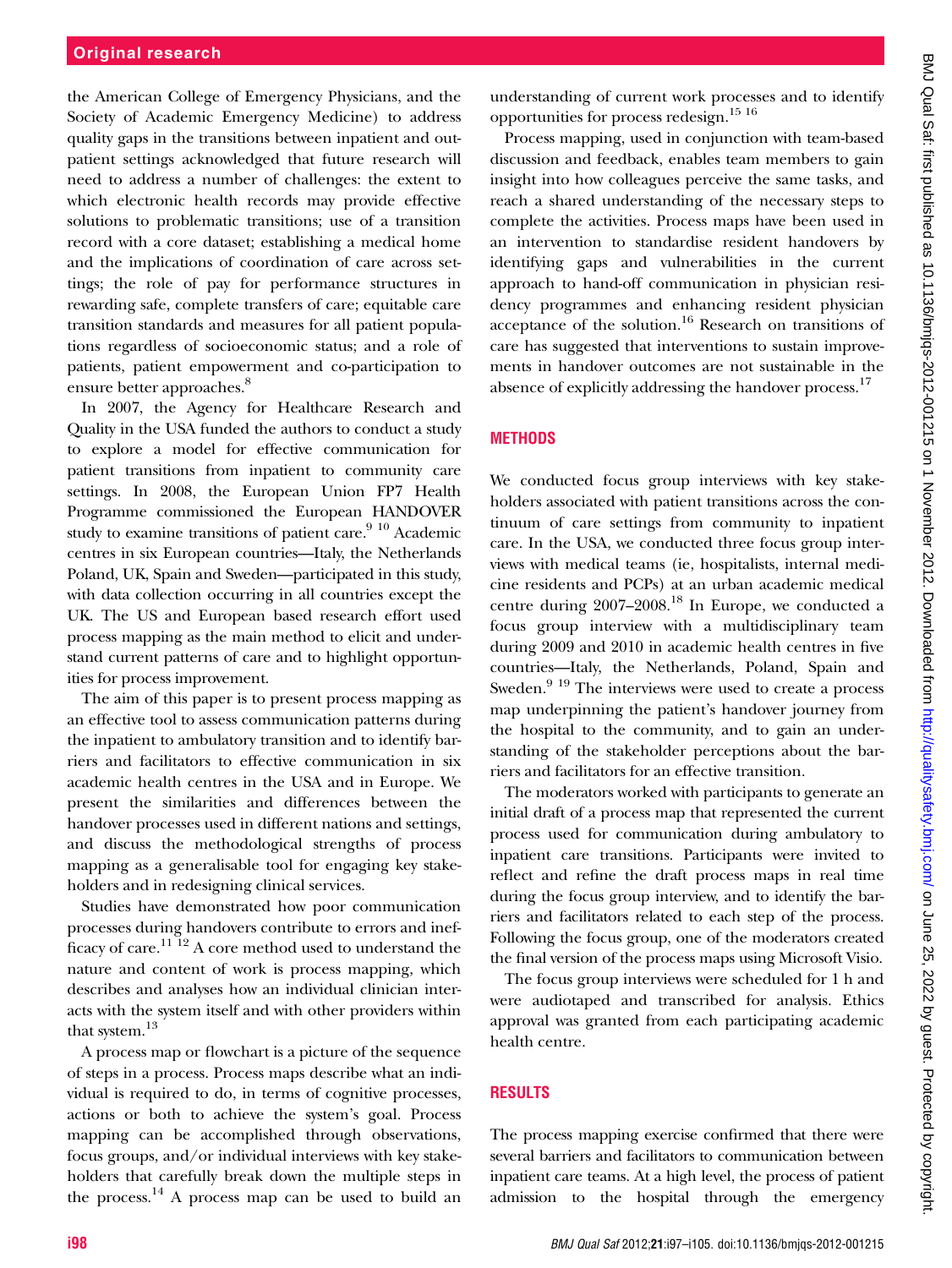department (ED), inpatient care and discharge back in the community was comparable across the study, yet there were also unique aspects about the patient's journey at each of the sites. Process mapping provided an opportunity to engage the key stakeholders in an explicit conversation about what actually occurs (versus what they would like to occur) during various steps in the patient journey. Identifying the barriers and facilitators highlighted best practices (what they would like to make sure continues to occur and might be worthwhile translating to other settings) and opportunities for improvement. Figures 1–6 provide a high-level overview of patient care processes from hospital admission to discharge across the six study sites.

Figure 1 illustrates the process map of the internal medicine residents at the University of Chicago, Illinois and delineates the clinical process from the time the patient presents to the ED to the resident's decision to contact the PCP about the patient's discharge. Barriers to contacting the PCP included identification of the PCP, which hinged on the availability of PCP contact information, not knowing the PCP's communication preferences, prioritisation of PCP contact (the importance to the patient vs fear of losing control of the care process once the PCP starts to make suggestions) and forgetting or being too busy to contact the PCP.

Figure 2 highlights the care process from Azienda Sanitaria in Florence, Italy. The process map demonstrates that, similar to processes at the University of Chicago, when electronic resources are not fully integrated across care settings, this creates barriers to contact with the patient's PCP. Of particular note, a facilitator unique to Azienda Sanitaria was the use of a dedicated hospital physician who is in charge of giving information to the ED and the PCP, and the use of 'fast tracking' diagnostic tests during the referral from the general practitioner to expedite care in the ED.

Figure 3 shows the care process as mapped by the Dutch team of researchers from Radboud Nijmegen University Medical Centre and the University Medical Centre Utrecht. The Dutch focus groups highlighted the facilitative role of the family/carers in the patient journey to provide accurate and relevant information, such as the patient's actual medication upon admission. Lack of knowledge about the role of home nursing was identified as an important barrier to effective communication. The Dutch process map underscores the presence of a transfer/liaison nurse as an important coordinator of care at discharge. However, handover via a transfer/liaison nurse also means less direct communication lines between hospital and community care providers. Electronic resources are considered to be an important facilitator for timely information exchange. Electronic resources need to be fully integrated across settings, and they need to contain information that is accurate, complete, accessible and up to date. Another barrier identified in the Dutch process map, similar to the situation at the University of Chicago and Azienda Sanitaria, are the perceptions of professionals regarding the need to collaborate with colleagues in other care settings and the way care needs to be continued after referral or discharge. For example, there are differences in opinion between hospital nurses and home nurses about the best treatment for wound care.

The process map from Poland's National Centre for Quality Assessment in Healthcare is shown in figure 4. In Poland, patients play an important role as the carrier of information about their own illness—and this was identified as a barrier and a facilitator to effective handovers. When patients were too sick to perform this role, or lacked a family member to serve as an information conduit, this created a barrier to effective patient care. The lack of accurate patient information at admission, such as updated medication lists, posed a challenge for hospital-based clinician efforts.

The process map from the Avedis Donabedian Institute, Autonomous University of Barcelona, Spain (figure 5) shows that if a patient meets specific inclusion criteria, discharge communication was facilitated by a clinical programme designed to improve continuity of care (PREALT). This included scheduling a home visit within 24–48 h after discharge and a visit with the PCP within 5 days. While this could be considered best practice, it was also identified as a barrier because the existence of these programmes was not known to all healthcare professionals, and not all patients met the inclusion criteria.

At the Karolinska Institute in Stockholm, Sweden (see figure 6) setting expectations for discharge with the family/care givers occurred early during the hospitalisation, and was viewed as an effective way to identify community resources to support the patient. A major barrier to communication in Sweden (similar to the processes mapped in figures 1 and 2) was the inability to accurately identify the PCP. The Karolinska Institute also identified problems with the availability of interpreters as a barrier in their setting.

Across all six settings, the mapping exercise identified an improvement opportunity by building in a feedback loop to identify what went well and what could be improved during the handovers.

# **DISCUSSION**

Understanding the process of clinical care has major implications for clinicians' ability to improve patient care. The approach for creating the process map is important because it has implications for engaging clinicians and supporting implementation of changes in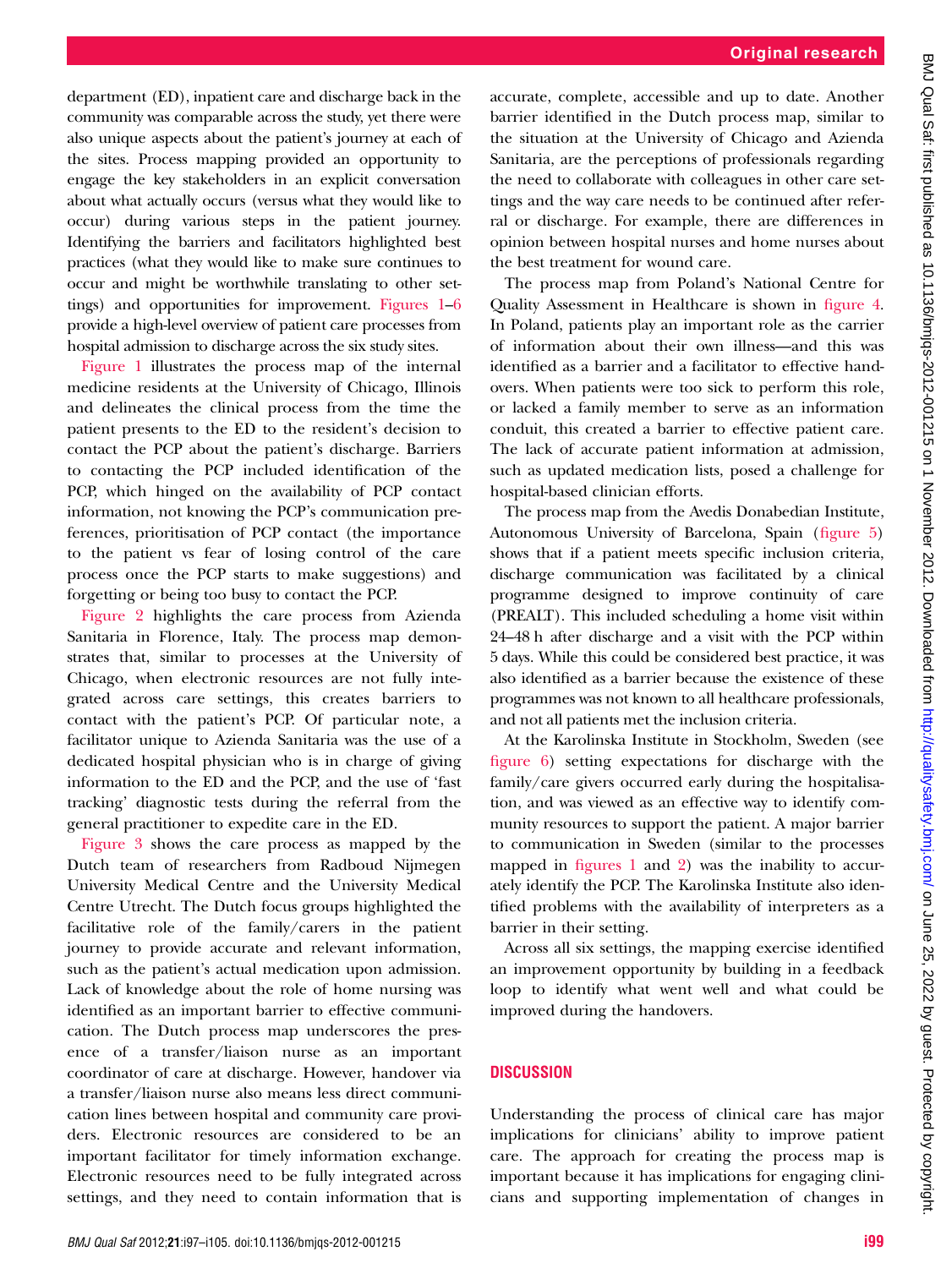

Figure 1 University of Chicago, USA. Process for patient admission to the emergency department (ED), subsequent inpatient admission, and discharge to the community. ICU, intensive care unit; IM, internal medicine; PCP, primary care physician; UofC, University of Chicago.



Figure 2 Azienda Sanitaria Firenze, Italy. Process for patient admission to the emergency department (ED), subsequent inpatient admission, and discharge to the community. GP, general practitioner; HP, health professional; PC, primary care.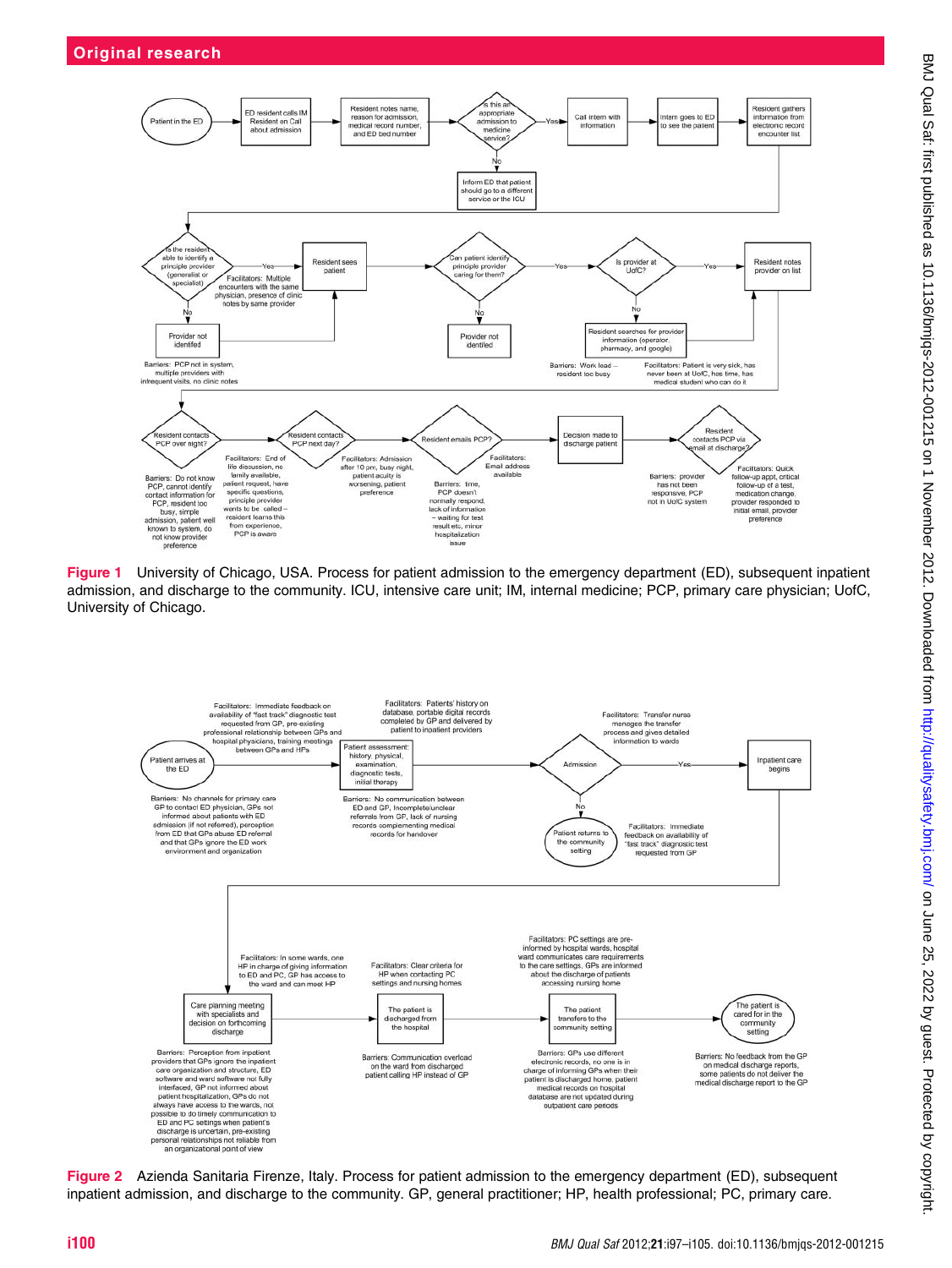i101



Figure 3 Radboud Nijmegen University Medical Centre and the University Medical Centre Utrecht, The Netherlands. Process for patient admission to the emergency department (ED), subsequent inpatient admission, and discharge to the community. GP, general practitioner; HP, health professional; PC, primary care.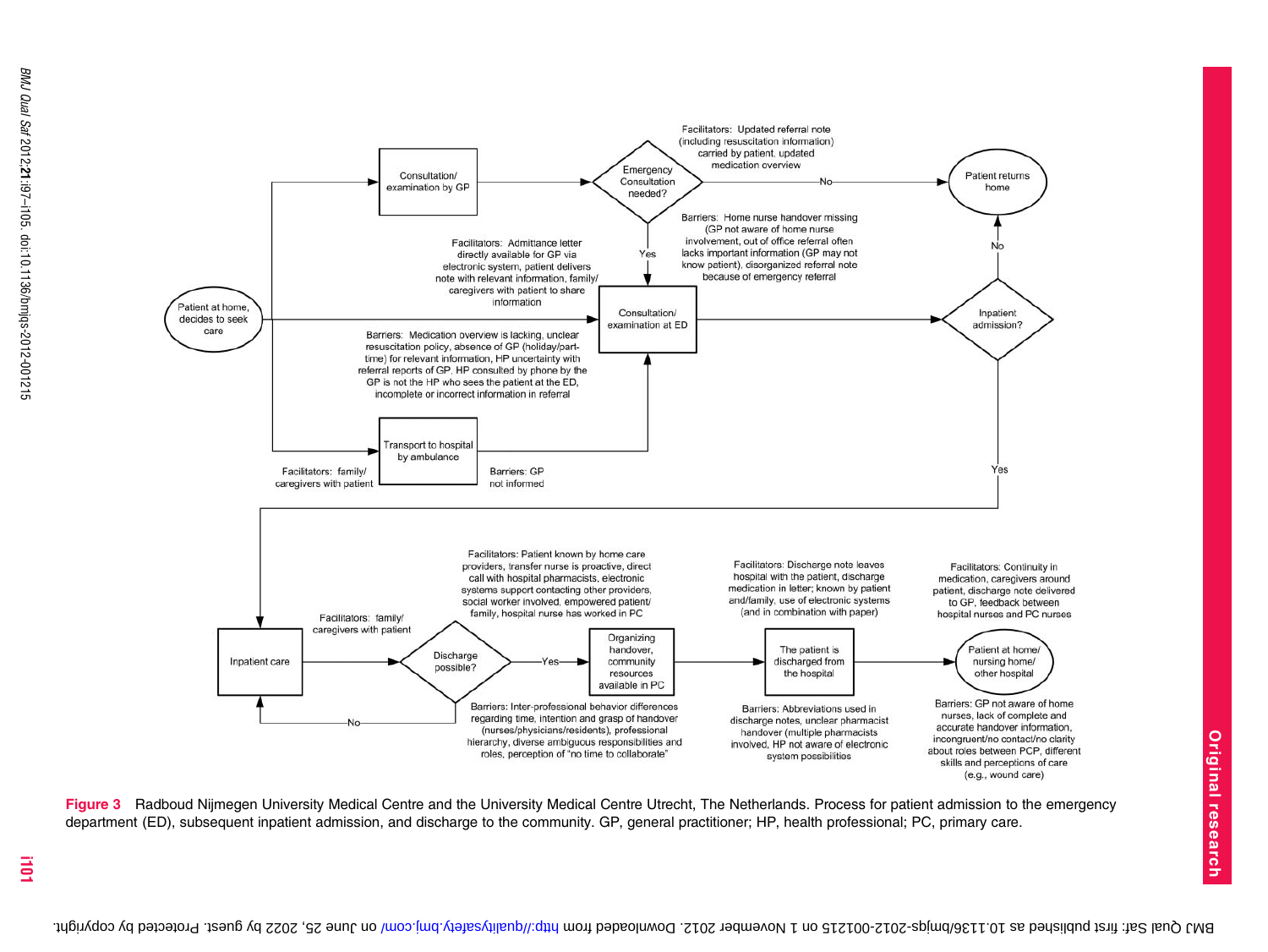

Figure 4 National Centre for Quality Assessment in Healthcare, Poland. Process for patient admission to the emergency department (ED), subsequent inpatient admission, and discharge to the community. GP, general practitioner.



Figure 5 Avedis Donabedian Institute, Autonomous University of Barcelona, Spain. Process for patient admission to the emergency department (ED), subsequent inpatient admission, and discharge to the community. GP, general practitioner; PC, primary care; PCP, primary care physician.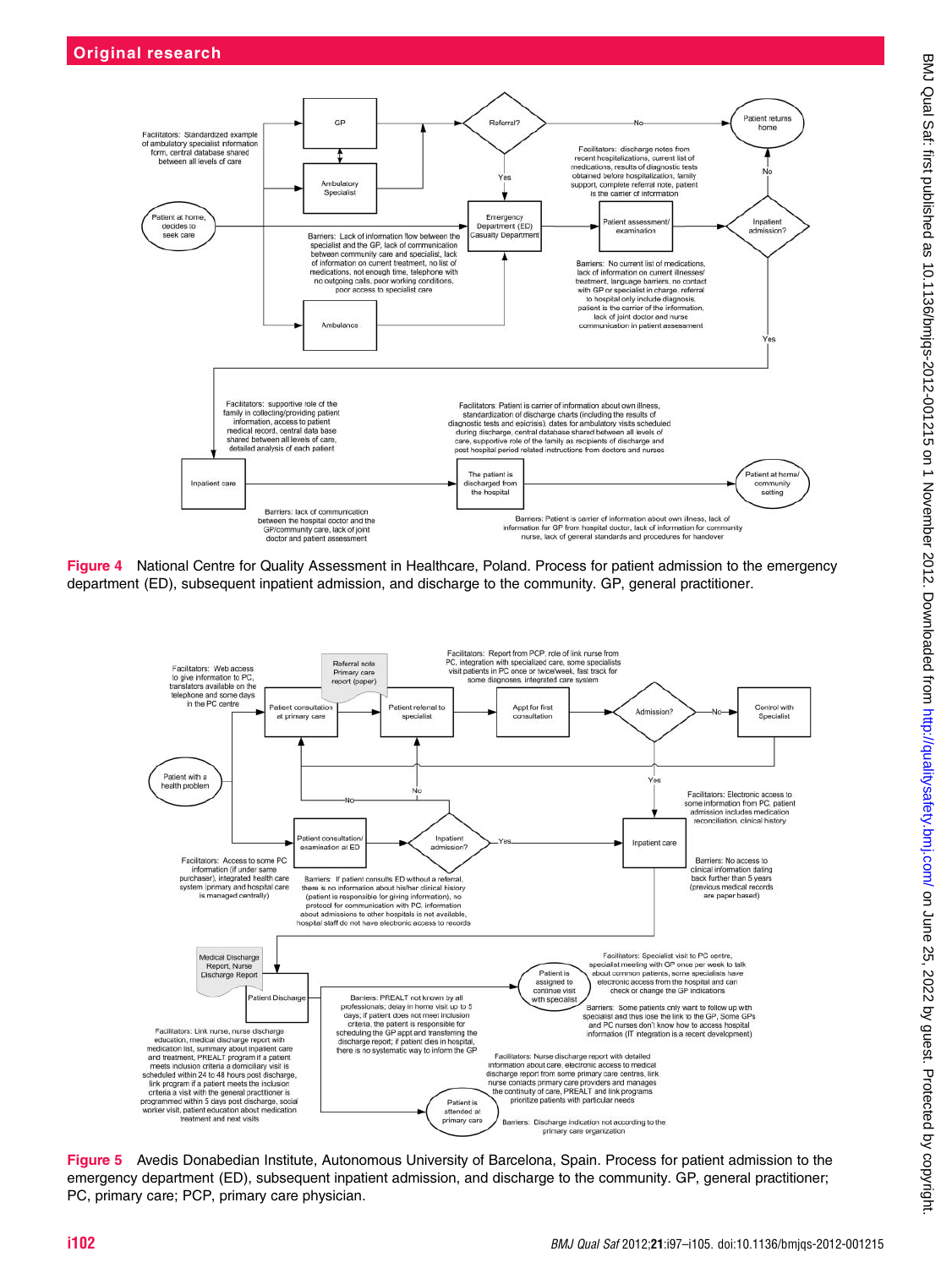# Original research



Figure 6 Karolinska Institute, Sweden. Process for patient admission to the emergency department (ED), subsequent inpatient admission, and discharge to the community. MRSA, methicillin resistant Staphylococcus aureus; PC, primary care; PCP, primary care physician; VRE, vancomycin-resistant enterococci.

care. Imagine two scenarios. The first scenario involves a researcher observing ward rounds and carefully documenting the steps in the process which is later reported back to the clinical team. The second scenario involves sitting with the clinical team to discuss the process they use for conducting ward rounds and constructing the process map as they recall the actual steps in the process. Facilitating the creation of the process map with the key stakeholders is a powerful way to engage clinicians by capturing the process from the users' perspective, including their language and interpretation of events. The strength of this approach lies in bringing the stakeholders together to reflect on their work and agree on what is involved in the actual process. $20$  As a result, stakeholders start to become 'process literate' and become more aware of the complex underpinnings of their patients' journey of care. Klein and others call this enhanced situational awareness. They describe a gap in the relationship between knowledge of work in the world versus the knowledge of work that is carried around in the head. $^{21}$  Process mapping bridges the gap.

Ericsson and Simon argue that the closest connection between thinking and verbal reports is found when subjects verbalise their thoughts generated during task completion in a 'talk aloud protocol'.<sup>22</sup> Process mapping provides a similar opportunity to get a glimpse of how expert clinicians approach and problem solve, and offers a venue for participants to be explicit about their

work while bouncing it off other clinicians as they strive to make sense of their work. These sense-making tools help clinicians understand the complex nature of modern care and help to reduce the chances of key patient care processes to fail.<sup>23</sup> Other methods could be used to describe the process—for example, real-time ethnographic observation of handovers.  $24\overline{25}$  The value of a process mapping exercise is that it clarifies the process for the people who do the work and builds bridges to engage these clinicians in future improvement work.

A seamless transition from inpatient care to outpatient care relies on accurate communication between all professionals and other care givers involved in the patient's care. However, too often the transitions from the hospital to the ambulatory setting include errors and omissions, in part due to the complexity and volume of the interventions performed in the inpatient setting. PCPs described an ineffective and fragmented process in which they often were not notified regarding a patient admission and found out about it after the fact. In these instances, PCPs waste precious time trying to 'piece together' what happened based on incomplete data. Research has found that PCPs are often not aware of tests that require follow-up upon hospital discharge.<sup>26</sup> Effective communication may prevent gaps in clinical knowledge that may occur at these transition points. The challenge is learning how to improve transitions of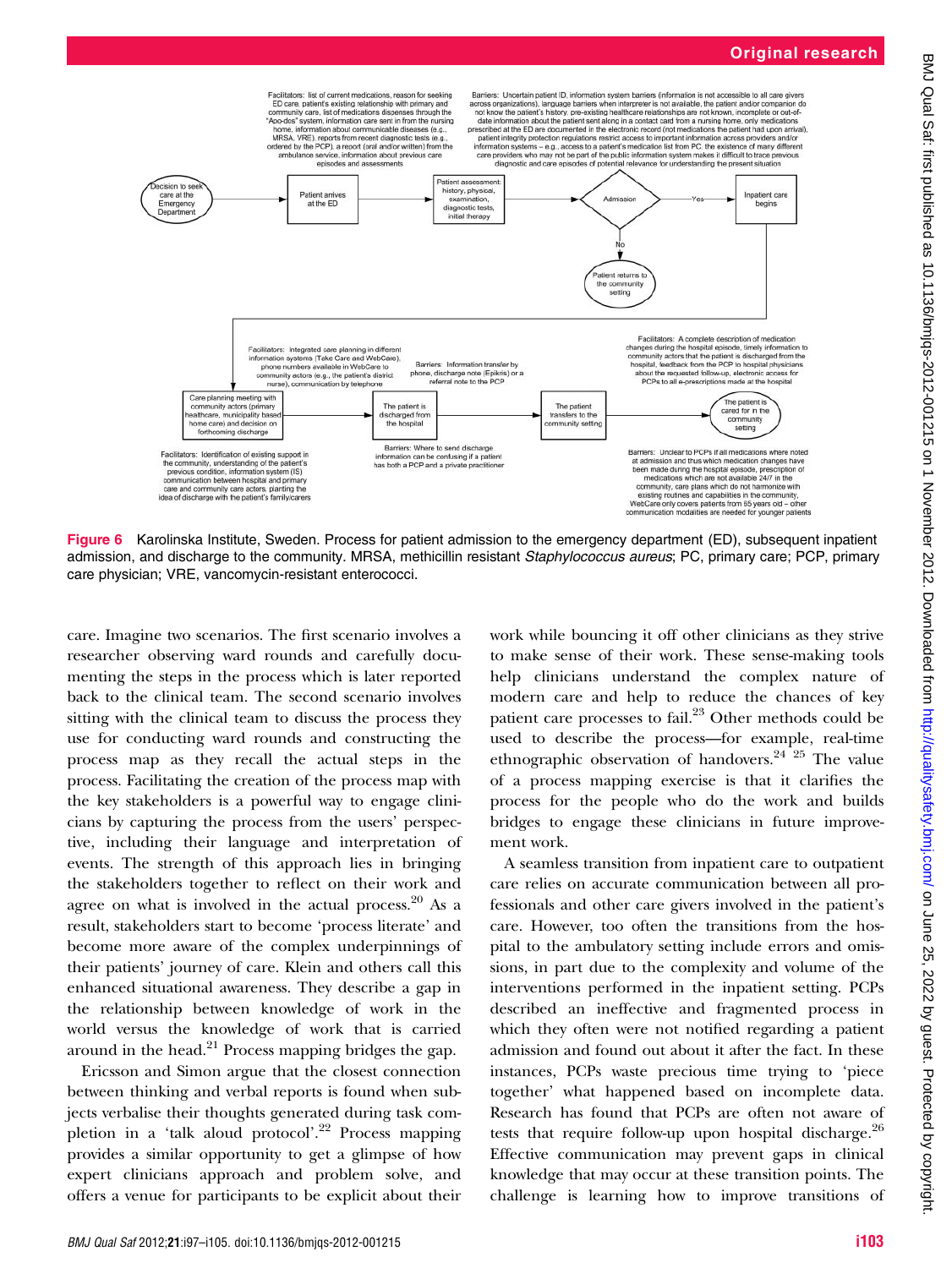patient care in a more systematic way by proactively planning and redesigning care processes to reduce vulnerabilities.

One limitation of our study is that, while we used process maps to describe handovers in six different settings, we did not use the maps to design improvements. Another limitation is the question of generalisability of the process maps and the barriers and facilitators to communication between inpatient clinicians and primary care clinicians. The six sites included in the study are not necessarily representative of the patient journey in other hospitals in these countries.

# **CONCLUSIONS**

Process knowledge is at the core of any improvement work,<sup>27</sup> and process mapping is a powerful tool for bringing together key stakeholders and making explicit the mental models that frame each stakeholder's understanding of a clinical process. The findings from the six study sites confirm that communication between hospital physicians and PCPs is fraught with ambiguous information. Barriers and critical decision steps in the communication process are often influenced by the presence of barriers or facilitators to the process. The maps highlight opportunities for improving inpatient care to community communication and coordination of patient transitions.

The advantages of using process mapping to explore inpatient to ambulatory transitions include the ability to explore, clarify and challenge multiple stakeholder views about the workflow and the roles that each stakeholder plays in ensuring continuity during the inpatient to ambulatory journey. This sheds light on divergent cultures, policies and practices of the inpatient and outpatient settings and how to bridge and improve communication at their interface. Ultimately, improving patient outcomes requires appreciating the inherent link between process and result, and identifying the potential areas for improvement that do not focus on the individual, but instead, focus on the system that is producing the processes and outcomes of care.<sup>27</sup> Visualising the process helped identify inefficiencies (ie, parallel or redundant processes) and clarify role ambiguity among team members, which impede the provision of coordinated patient care. The problems (and potential solutions) become clearer once the process is made explicit.

Collaborators The European HANDOVER Research Collaborative consists of F Venneri, A Molisso (Azienda Sanitaria Firenze, Italy); S Albolino, G Toccafondi (Clinical Risk Management and Patient Safety Centre, Tuscany Region, Italy); P Barach, P Gademan, B Göbel, J Johnson, C Kalkman, L Pijnenborg (Patient Safety Centre, University Medical Centre Utrecht, Utrecht, The Netherlands); H Wollersheim, G Hesselink, L Schoonhoven, M Vernooij-Dassen, M Zegers (Scientific Institute for Quality of Healthcare, Radboud University Nijmegen Medical Centre, Nijmegen, The Netherlands);

E Boshuizen, H Drachsler, W Kicken, M van der Klink, S Stoyanov (Centre for Learning Sciences and Technologies, Open University, Heerlen, the Netherlands); B Kutryba, E Dudzik-Urbaniak, M Kalinowski, H Kutaj-Wasikowska (National Centre for Quality Assessment in Health Care, Krakow, Poland), R Suñol, O Groene, C Orrego (Avedis Donabedian Institute, Universidad Autónoma de Barcelona, Barcelona, Spain); G Öhlén, F Airosa, S Bergenbrant, M Flink, H Hansagi, M Olsson (Karolinska University Hospital, Stockholm, Sweden); R Lilford, Y-F Chen, N Novielli, S Manaseki-Holland (University of Birmingham, Birmingham, UK).

Contributors Study conception and design: JKJ, JF, VA, PB. Acquisition of data: JKJ, JF, VA, PB, LP, GH, HW. Data analysis and interpretation: JKJ, JF, VA, PB, LP, GH, HW, CK. Drafting and/or revising the article: JKJ, JF, VA, PB, LP, GH, HW, CK.

Funding The US study was supported by the Agency for Healthcare Research and Quality, 1 P20 HS017119 A model for effective communications for inpatient ambulatory transitions. The European study was supported by a grant from the European Union, the 7th Framework Programme of the European Commission (FP7-HEALTH-F2-2008-223409).

**Disclaimer** The study sponsor had no role in the study design, collection, analysis, interpretation of the data, or any other contribution.

Competing interests None.

Ethics approval Ethics approval was sought in each participating hospital.

Provenance and peer reviewed Not commissioned; externally peer reviewed.

Data sharing statement Data and tools are available upon request from the corresponding author.

**Open Access** This is an Open Access article distributed in accordance with the Creative Commons Attribution Non Commercial (CC BY-NC 3.0) license, which permits others to distribute, remix, adapt, build upon this work noncommercially, and license their derivative works on different terms, provided the original work is properly cited and the use is non-commercial. See: http:// creativecommons.org/licenses/by-nc/3.0/

## **REFERENCES**

- 1. World Health Organization. Patient Safety: Action on Patient Safety: High 5s. 2007. [http://www.who.int/patientsafety/implementation/](http://www.who.int/patientsafety/implementation/solutions/high5s/en/index.html) [solutions/high5s/en/index.html](http://www.who.int/patientsafety/implementation/solutions/high5s/en/index.html) (accessed 11 Oct 2012).
- The Joint Commission Center for Transforming Healthcare. Hand-off communications. 2012. http://www.centerfortransforminghealthcare. org/projects/detail.aspx?Project=1 (accessed 24 Oct 2012).
- 3. Australian Commission on Safety and Quality in Health Care. Safety and Quality Improvement Guide Standard 6: Clinical Handover (October 2012). Sydney. ACSQHC, 2012.
- Arora V, Manjarrez E, Dressler D, et al. Hospitalist handoffs: a systematic review and task force recommendations. J Hosp Med 2009;4:433–40.
- 5. Snow V, Beck D, Budnitz T, et al. Transitions of Care Consensus Policy Statement American College of Physicians-Society of General Internal Medicine-Society of Hospital Medicine-American Geriatrics Society-American College of Emergency Physicians-Society of Academic Emergency Medicine. J Gen Intern Med 2009;24:971–6.
- Kripalani S, LeFevre F, Phillips CO, et al. Deficits in communication and information transfer between hospital-based and primary care physicians: implications for patient safety and continuity of care. JAMA 2007;297:831–41.
- 7. Jencks SF, Williams MV, Coleman EA. Rehospitalizations among patients in the Medicare fee-for-service program. N Engl J Med 2009;360:1418–28.
- 8. Snow V, Beck D, Budnitz T, et al. Transitions of Care Consensus policy statement: American College of Physicians, Society of General Internal Medicine, Society of Hospital Medicine, American Geriatrics Society, American College of Emergency Physicians, and Society for Academic Emergency Medicine. J Hosp Med 2009;4:364–70.
- 9. The European HANDOVER Research Collaborative. Handover. 2009. http://www.handover.eu/index.html (accessed 24 Oct 2012).
- 10. Barach P, Gademan P, Kalkman C, et al. Identify Basic Elements of Effective Communication. Utrecht, The Netherlands: The European HANDOVER Research Collaborative, 2010.